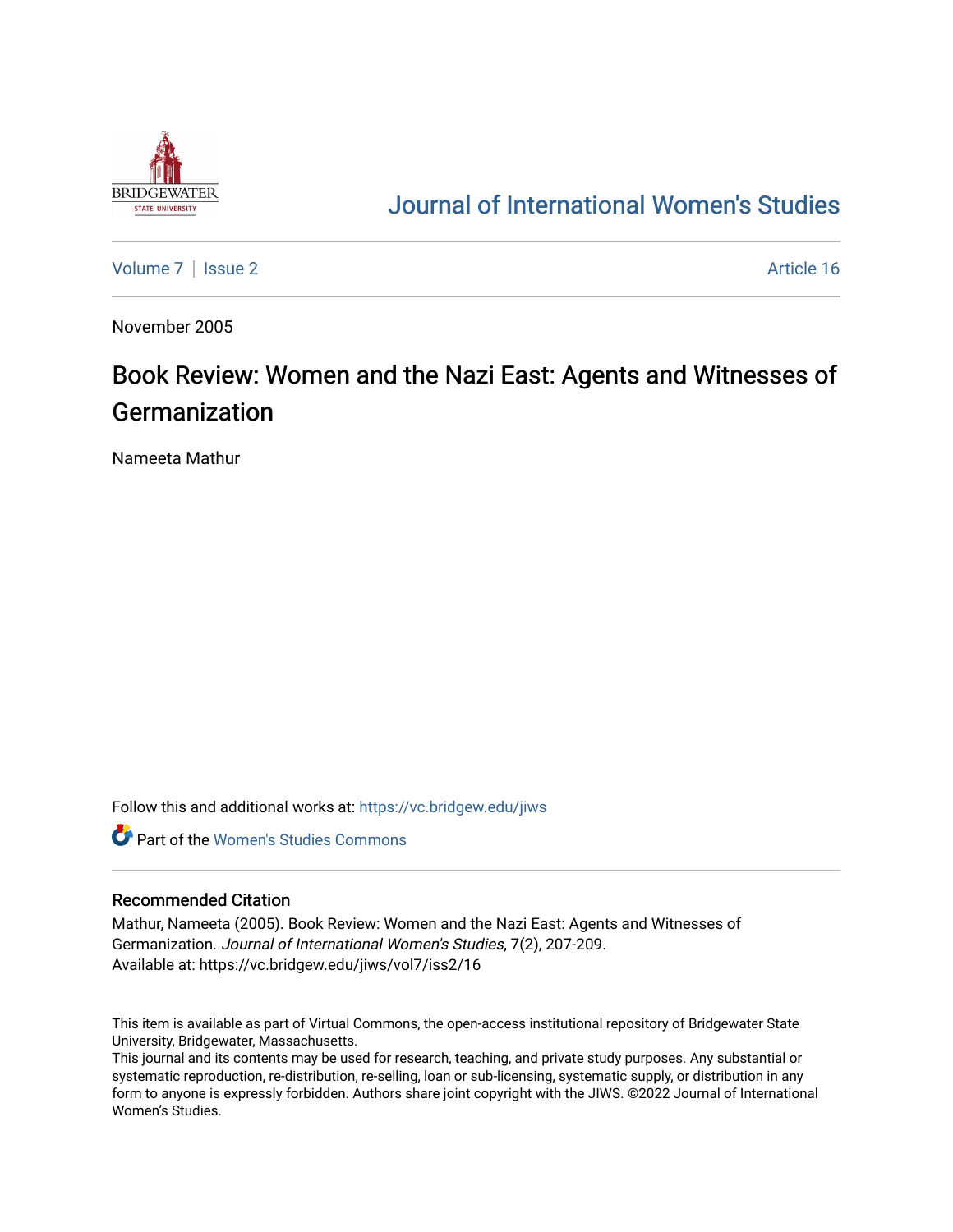This journal and its contents may be used for research, teaching and private study purposes. Any substantial or systematic reproduction, re-distribution, re-selli<del>Yig</del>, Io<del>uh or sub-licel</del>1ਙïYg, systematic supply or distribution in any form to anyone is expressly forbidden. ©2005 Journal of International Women's Studies. Mathur: Book Review

*Women and the Nazi East: Agents and Witnesses of Germanization*. Elizabeth Harvey. 2003. New Haven: Yale University Press. pp. 384. \$40.00, hardcover.

## Reviewed by Nameeta Mathur<sup>1</sup>

 *Women and the Nazi East* is a masterful account of the "womanly task" within the Nazi Germanizing project that sought to *Germanize* the German peasantry in the eastern regions of the country bordering on Poland (also referred to as *ethnic Germans*) and the uprooted Germans from various locations in eastern Europe (such as Volhynia, Galicia, Bessarabia, and Bukovina) who were resettled in the conquered territories of Poland and referred to as *ethnic German settlers*. The book explains how some German women became missionaries of "Germanness," and how this female activism positioned women as agents and witnesses of the Nazi regime's "anti-alien" (anti-Polish) mission in the years before and during the course of the Second World War. Harvey explores how Altreich women ("old Reich," or Germany in its border of 1937) attempted to nationalize a German borderland population that projected a specter of incoherent communities of hybrid nationality, uncertain loyalties, and conflicting religious groupings. As "brave pioneers," these women embarked upon their pedagogical mission to "save" the borderlands from the perceived Polish threat by making the rural Germans on the frontier more German-like, i.e., loyal, disciplined, rational, efficient, physically fit, and, above all, masters of the Poles. But did women's contribution to bringing German-style ethnic and racial order to what was habitually labeled Polish chaos influence the nature of female complicity in the oppression of the non-German population? Harvey explores this maximal question while dissecting the "racist maternalism" that enabled women to serve the Nazi regime alongside men.

 Harvey explains why women partook in the project of creating a German-style domestic culture in the East. Organizations ranging from the NS-Frauenschaft (Nazi Women's Group), NSV (National Socialist People's Welfare), Women's Labor Service, and the BDM (League of German Girls) assisted in the ordering, cleansing and domesticating dimension of the German colonizing process. Working in the East, either in education or social work, gave women manifold opportunities to become gainfully employed, to assume a flatteringly high-profile role, to enjoy their newly acquired freedom and responsibility, and to gain a rewarding experience that could assist in their future professional development. While some women were charmed by the colonization zeal, others expressed spontaneous enthusiasm, instead, for adventure and discovery. Genuine volunteers found their "caring" mission imbued with a grand historical significance that empowered them to serve as Reich Germans in positions of authority over alien races and ethnic Germans. However, those women drafted into the mission via informal and formal pressures were not always pleased to have been chosen.

 Harvey provides a detailed description of the tasks that were required of women who ventured to the East. Reich German women were required to provide cultural and social amenities in order to build village community life for the ethnic Germans. This was achieved by encouraging the promotion of modern farming, the practice of German racial health and hygiene (as opposed to the supposed Polish-style passivity and fatalism in face of illnesses and infections), the rationalization of housewifery and childcare, use

 $\overline{a}$ 

<sup>&</sup>lt;sup>1</sup> Nameeta Mathur is an Assistant Professor of History at Saginaw Valley State University in Michigan.

Journal of International Women's Studies Vol. 7 #2 November 2005 207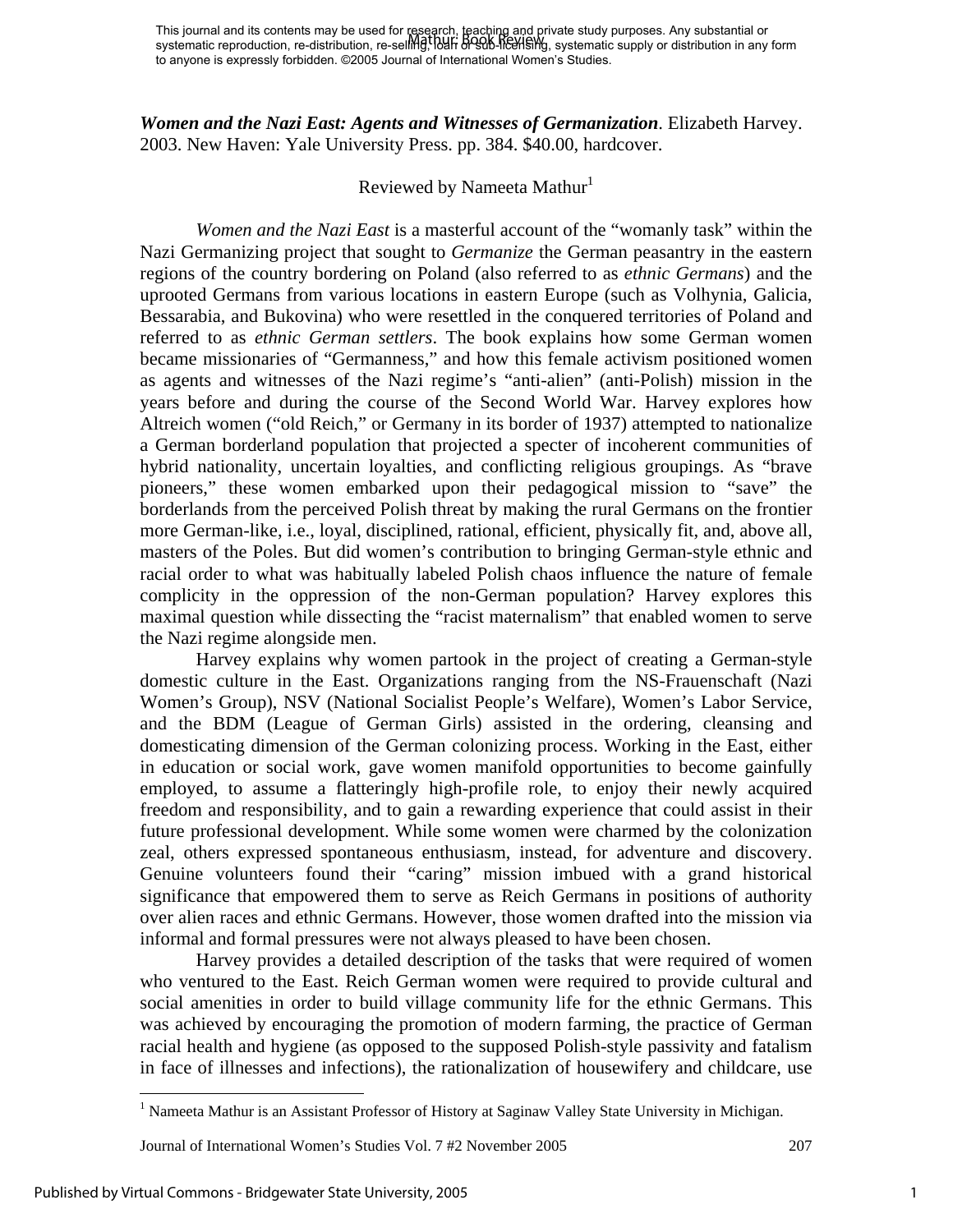of the BDM gym kit, faith in Nazism and scorn for Poles, and substitutes for religious rituals (such as a secular naming ceremony instead of a Christian baptism, or replacing Polish images of saints with portraits of Hitler). German women also engaged in the task of clearing Polish homes and confiscating the household contents of the inhabitants to make way for ethnic German settlers from various locations. As female settlement advisers, women were required to combine motherly care for the settlers' well-being and condition of their homes with the political task of integrating settlers into the national community. At the same time, they also needed to monitor and police the settlers in all of their private and public matters, and "de-settle" those seen to be deviating from Nazi norms of conduct. Finally, in their roles as self-styled models of German fortitude and propagandists of Germandom, Reich kindergarten and elementary school teachers provisioned their schools with confiscated Polish and Jewish property, and created a physical separation between children classified as ethnic German and those categorized as Polish. The latter students were not necessarily to be truly educated; rather they were to be taught to understand and obey German.

 Harvey makes it clear that the borderlands inhabitants were not always grateful when outside experts told them how to be proper Germans. The widespread arrogance and manipulativeness of the colonizing Germans, and their propensity to infantilize ethnic Germans, caused for tensions between different groups of settlers (Baltic Germans, for example, were considered more Germanized than those from other areas) and between settlers and settlement advisers. However, the settlers' ability to resist interference was undermined by their relative insecurity in their new environment, the dependency of their land tenure on their good behavior, and their overwhelming need for the Reich to provide protection, welfare, and assistance.

 In narrating, reporting, and memorializing their manifold experiences, German women appropriated the masculine and racist discourse of conquest and colonization, of Reich modernity over ethnic backwardness and Polish primitiveness, and of emerging German order triumphing over Polish chaos. In addition, and unlike male discourses, women emphasized "how the spaces of conquered Poland were filling with bustling womanly activism, of women's housewifery activities of tidying, scouring, laying out gardens." Some women experienced a "colonizing high" and retained myths of the great German achievements in the construction of the new east. Some, however, were frustrated by recalcitrant ethnic Germans, dismissive male colleagues, and by having to sacrifice their private lives for the "ethnic struggle." Other women could not solve the dilemma of believing in the German colonizing project while finding the regime that was implementing it repugnant. Some, unsettled and disturbed by the humiliation and degradation of the Poles and the stigmatization and persecution of the Jews, sought to subvert the Nazi measures of discrimination and exclusion. Still others chose the explicit gesture of ignoring the experiences of Jews and Poles, and opted, instead, to emphasize aspects that were more reassuring to German eyes. A few women sympathized with victims and chose to learn about the history of Poland and Polish-German relations. Regardless of the style of narrative and memory, Harvey emphasizes that women's activism remained inseparable from the policies of humiliation, eviction, and deportation of the non-German inhabitants.

 Harvey's book, based on substantial primary and secondary sources, is a fascinating, path-breaking, and highly original account of how "women became cogs,